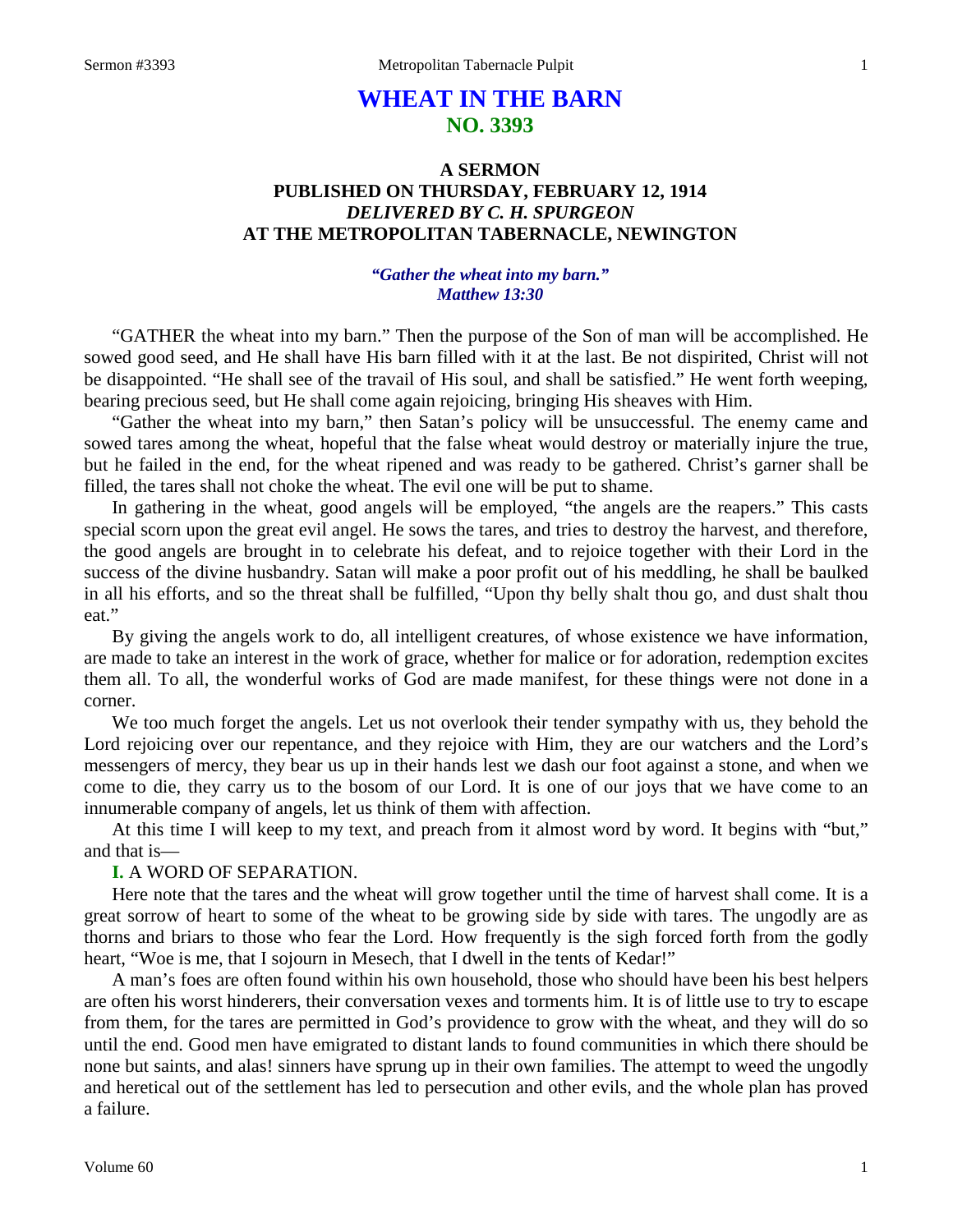Others have shut themselves away in hermitages to avoid the temptations of the world, and so have hoped to win the victory by running away, this is not the way of wisdom. The word for this present is, "Let both grow together," *but* there will come a time when a final separation will be made. Then, dear Christian woman, your husband will never persecute you again. Godly sister, your brother will heap no more ridicule upon you. Pious workman, there will be no more jesting and taunting from the ungodly. That "but" will be an iron gate between the God-fearing and the godless, then will the tares be cast into the fire, *but* the Lord of the harvest will say, "Gather the wheat into my barn."

*This separation must be made,* for the growing of the wheat and the tares together on earth has caused much pain and injury, and therefore, it will not be continued in a happier world. We can very well suppose that godly men and women might be willing that their unconverted children should dwell with them in heaven, but it cannot be, for God will not have His cleansed ones defiled, nor His glorified ones tried by the presence of the unbelieving.

The tares must be taken away in order to the perfectness and usefulness of the wheat. Would you have the tares and the wheat heaped up together in the granary in one mass? That would be ill husbandry with a vengeance. They can neither of them be put to appropriate use till thoroughly separated. Even so, mark you, the saved and the unsaved may live together *here,* but they must not live together in another world. The command is absolute—"Gather the tares, and bind them in bundles to burn them: *but* gather the wheat into my barn."

Sinner, can you hope to enter heaven? You never loved your mother's God, and is He to endure you in His heavenly courts? You never trusted your father's Savior, and yet are you to behold His glory forever? Are you to go swaggering down the streets of heaven, letting fall an oath, or singing a loose song? Why, you know, you get tired of the worship of God on the Lord's day, do you think that the Lord will endure unwilling worshippers in the temple above?

The Sabbath is a wearisome day to you, how can you hope to enter into the Sabbath of God? You have no taste for heavenly pursuits, and these things would be profaned if you were permitted to partake in them, therefore that word "but" must come in, and you must part from the Lord's people, never to meet again. Can you bear to think of being divided from godly friends forever and ever?

That separation involves an awful difference of destiny. "Gather the tares in bundles to burn them." I do not dare to draw the picture, but when the bundle is bound up, there is no place for it except the fire. God grant that you may never know all the anguish which burning must mean, but may you escape from it at once. It is no trifle which the Lord of love compares to being consumed with fire. I am quite certain that no words of mine can ever set forth its terror.

They say that we speak dreadful things about the wrath to come, but I am sure that we understate the case. What must the tender, loving, gracious Jesus have meant by the words, "Gather the tares, and bind them in bundles to burn them"? See what a wide distinction between the lot of the Lord's people and Satan's people. Burn the wheat? Oh! no, "Gather the wheat into my barn." There let them be happily, safely housed forever.

Oh! the infinite distance between heaven and hell!—the harps and the angels, and the wailing and gnashing of teeth! Who can ever measure the width of that gulf which divides the glorified saint, white robed and crowned with immortality, from the soul which is driven forever away from the presence of God, and from the glory of His power? It is a dreadful "but"—that "but" of separation. I pray you, remember that it will interpose between brother and brother—between mother and child—between husband and wife. "One shall be taken and the other left." And when that sword shall descend to divide, there shall never be any after-union.

*The separation is eternal.* There is no hope or possibility of change in the world to come. "But," says one, "that dreadful '*but'!* Why must there be such a difference?" The answer is, because there always was a difference. The wheat was sown by the Son of man, the false wheat was sown by the enemy. There was always a difference in character—the wheat was good, the tares were evil. This difference did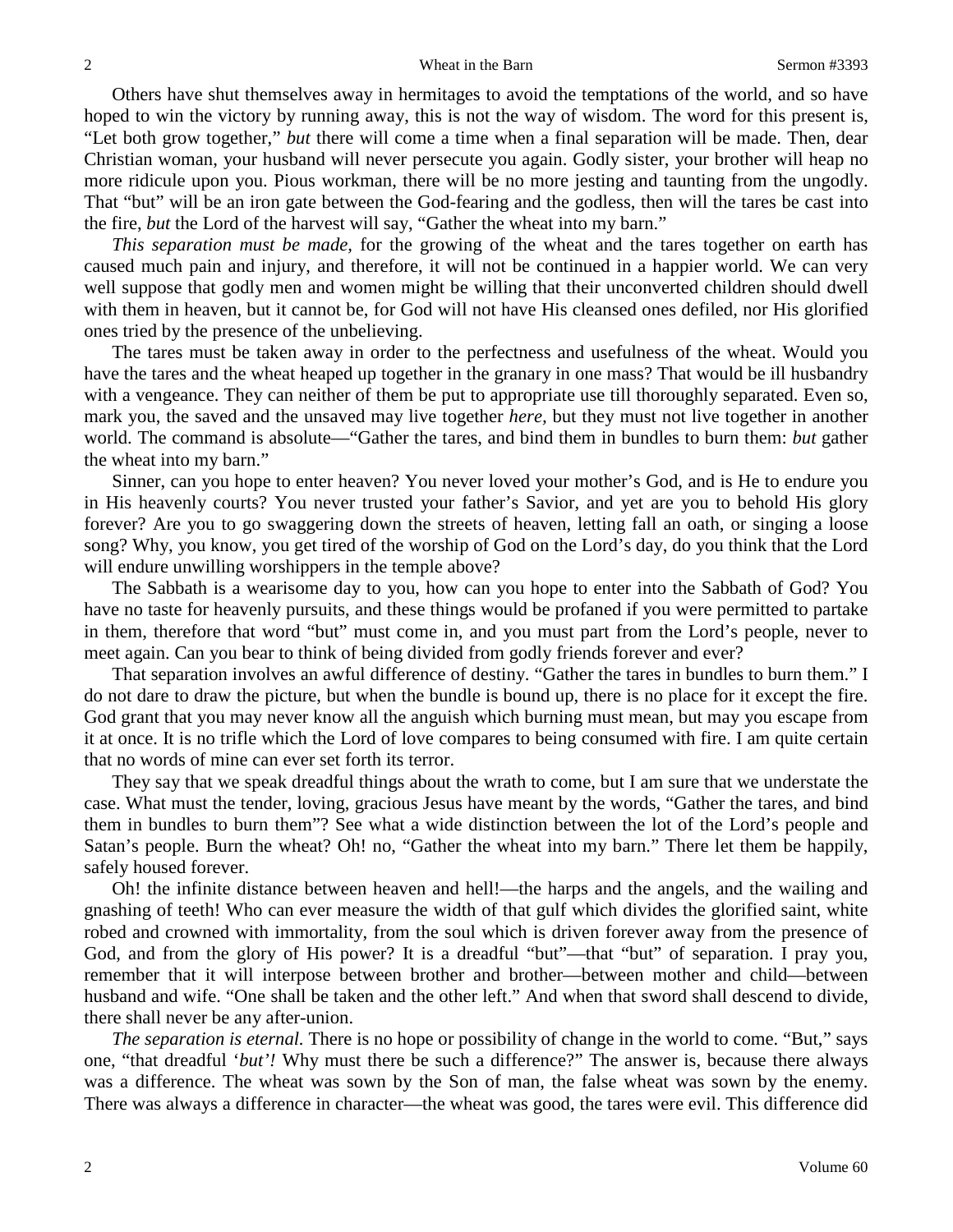#### Sermon #3393 Wheat in the Barn 3

not appear at first, but it became more and more apparent as the wheat ripened, and as the tares ripened too.

They were totally different plants, and so a regenerate person and an unregenerate person are altogether different beings. I have heard an unregenerate man say that he is quite as good as the godly man, but in so boasting he betrayed his pride. Surely there is as great a difference in God's sight between the unsaved and the believer as between darkness and light, or between the dead and the living. There is in the one a life which there is not in the other, and the difference is vital and radical.

Oh! that you may never trifle with this essential matter, but be really the wheat of the Lord! It is vain to have the name of wheat, we must have the nature of wheat. God will not be mocked, He will not be pleased by our calling ourselves Christians while we are not so. Be not satisfied with church membership, but seek after membership with Christ. Do not talk about faith, but exercise it. Do not boast of experience, but possess it. Be not *like* the wheat, but be the wheat. No shams and imitations will stand in the last great day, that terrible "but" will roll as a sea of fire between the true and the false. Oh! Holy Spirit! let each of us be found transformed by Your power.

The next word of our text is "gather"—that is—

#### **II.** A WORD OF CONGREGATION.

What a blessed thing this gathering is! I feel it a great pleasure to gather multitudes together to hear the Gospel, and is it not a joy to see a house full of people, on weekdays and Sabbath days who are willing to leave their homes and to come considerable distances to listen to the Gospel? It is a great thing to gather people together for that, but the gathering of the wheat into the barn is a far more wonderful business. Gathering is in itself better than scattering, and I pray that the Lord Jesus may ever exercise His attracting power in this place, for He is no divider, but "unto Him shall the gathering of the people be." Has He not said, "I, if I be lifted up from the earth, will draw all men unto me"?

Observe, that the congregation mentioned in our text is *selected and assembled by skilled gatherers.*  "The angels are the reapers." Ministers could not do it, for they do not know all the Lord's wheat, and they are apt to make mistakes—some by too great leniency, and others by excessive severity. Our poor judgments occasionally shut out saints, and often shut in sinners.

The angels will know their Master's property. They know each saint, for they were present at his birthday. Angels know when sinners repent, and they never forget the persons of the penitents. They have witnessed the lives of those who have believed, and have helped them in their spiritual battles, and so they know them. Yes, angels by a holy instinct discern the Father's children, and are not to be deceived. They will not fail to gather all the wheat and to leave out every tare.

But they are *gathered under a very stringent regulation,* for first of all, according to the parable, the tares, the false wheat, have been taken out, and then the angelic reapers gather nothing but the wheat. The seed of the serpent, fathered by Satan, is thus separated from the seed of the kingdom, owned by Jesus, the promised deliverer. This is the one distinction, and no other is taken into consideration.

If the most amiable unconverted persons could stand in the ranks with the saints, the angels would not bear them to heaven, for the mandate is, "Gather the wheat." Could the most honest man be found standing in the center of the church, with all the members round about him, and with all the ministers entreating that he might be spared, yet if he were not a believer, he could not be carried into the divine garner. There is no help for it. The angels have no choice in the matter, the peremptory command is, "Gather *the wheat,"* and they must gather none else.

It will be *a gathering from very great distances*. Some of the wheat ripens in the South Sea Islands, in China, and in Japan. Some flourishes in France, broad acres grow in the United States, there is scarcely a land without a portion of the good grain. Where all God's wheat grows, I cannot tell. There is a remnant, according to the election of grace, among every nation and people, but the angels will gather all the good grain to the same garner.

"Gather the wheat." *The saints will be found in all ranks of society.* The angels will bring in a few ears from palaces, and great armfuls from cottages! Many will be collected from the lowly cottages of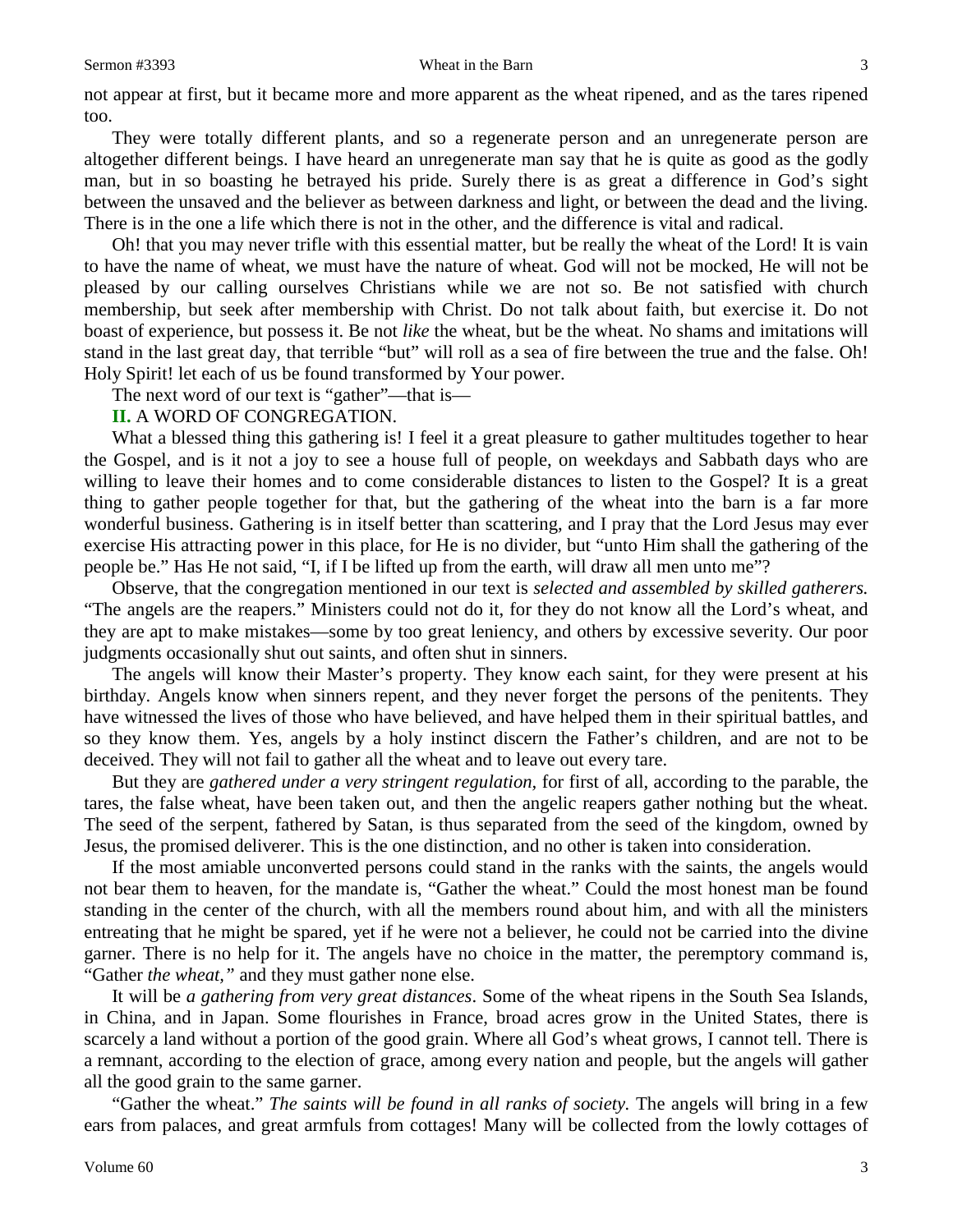our villages and hamlets, and others will be upraised from the back slums of our great cities to the metropolis of God. From the darkest places angels will bring those children of sweetness and light who seldom beheld the sun, and yet were pure in heart and saw their God. The hidden and obscure shall be brought into the light, for the Lord knows them that are His, and His harvest men will not miss them.

To me, it is a charming thought that *they will come from all the ages*. Let us hope that our first father Adam will be there, and mother Eve, following in the footsteps of their dear son Abel, and trusting in the same sacrifice. We shall meet Abraham and Isaac, and Jacob, and Moses, and David, and Daniel, and all the saints made perfect. What a joy to see the apostles, martyrs, and reformers! I long to see Luther, and Calvin, and Bunyan, and Whitfield. I like the rhyme of good old father Ryland—

### *"They all shall be there, the great and the small, Poor I shall shake hands with the blessed St. Paul."*

I do not know how that will be, but I have not much doubt that we shall have fellowship with all the saints of every age in the general assembly and church of the firstborn, whose names are written in heaven.

No matter when or where the wheat grew, *it shall be gathered into the one barn,* gathered never to be scattered, gathered out of all divisions of the visible church, never to be divided again. They grew in different fields. Some flourished on the hillside where Episcopalians grow in all their glory, and others in the lowlier soil, where Baptists multiply, and Methodists flourish, but once the wheat is in the barn none can tell in which field the ears grew.

Then, indeed, shall the Master's prayer have a glorious answer—"That they all may be one." All our errors removed and our mistakes corrected and forgiven, the one Lord, the one faith, and the one baptism will be known of us all, and there will be no more vexings and envying. What a blessed gathering it will be! What a meeting! The elect of God, the *elite* of all the centuries, of whom the world was not worthy.

I should not like to be away. If there were no hell, it would be hell enough to me to be shut out of such heavenly society. If there were no weeping, and wailing, and gnashing of teeth, it would be dreadful enough to miss the presence of the Lord, and the joy of praising Him forever, and the bliss of meeting with all the noblest beings that ever lived. Amid the needful controversies of the age, I, who have been doomed to seem a man of strife, sigh for the blessed rest wherein all spiritual minds shall blend in eternal accord before the throne of God and of the Lamb. Oh! that we were all right, that we might be all happily united in one spirit!

In the text there is next—

## **III.** A WORD OF DESIGNATION.

I have already trespassed upon that domain. "Gather *the wheat."* Nothing but "the wheat" must be placed in the Lord's homestead. Lend me your hearts while I urge you to a searching examination for a minute or two. *The wheat was sown of the Lord*. Are you sown of the Lord? Friend, if you have any religion, how did you get it? Was it self-sown? If so, it is good for nothing. The true wheat was sown by the Son of man. Are you sown of the Lord? Did the Spirit of God drop eternal life into your bosom? Did it come from that dear hand which was nailed to the cross? Is Jesus your life? Does your life begin and end with Him? If so, it is well.

The wheat was sown of the Lord, it is also *the object of the Lord's care*. Wheat needs a deal of attention. The farmer would get nothing from it if he did not watch it carefully. Are you under the Lord's care? Does He keep you? Is that word true of your soul, "I the Lord do keep it, I will water it every moment: lest any hurt it, I will keep it night and day"? Do you experience such keeping? Give an honest answer, as you love your soul.

Next, wheat *is a useful thing,* a gift from God for the life of men. The false wheat was of no good to anybody, it could only be eaten of swine, and then it made them stagger like drunken men. Are you one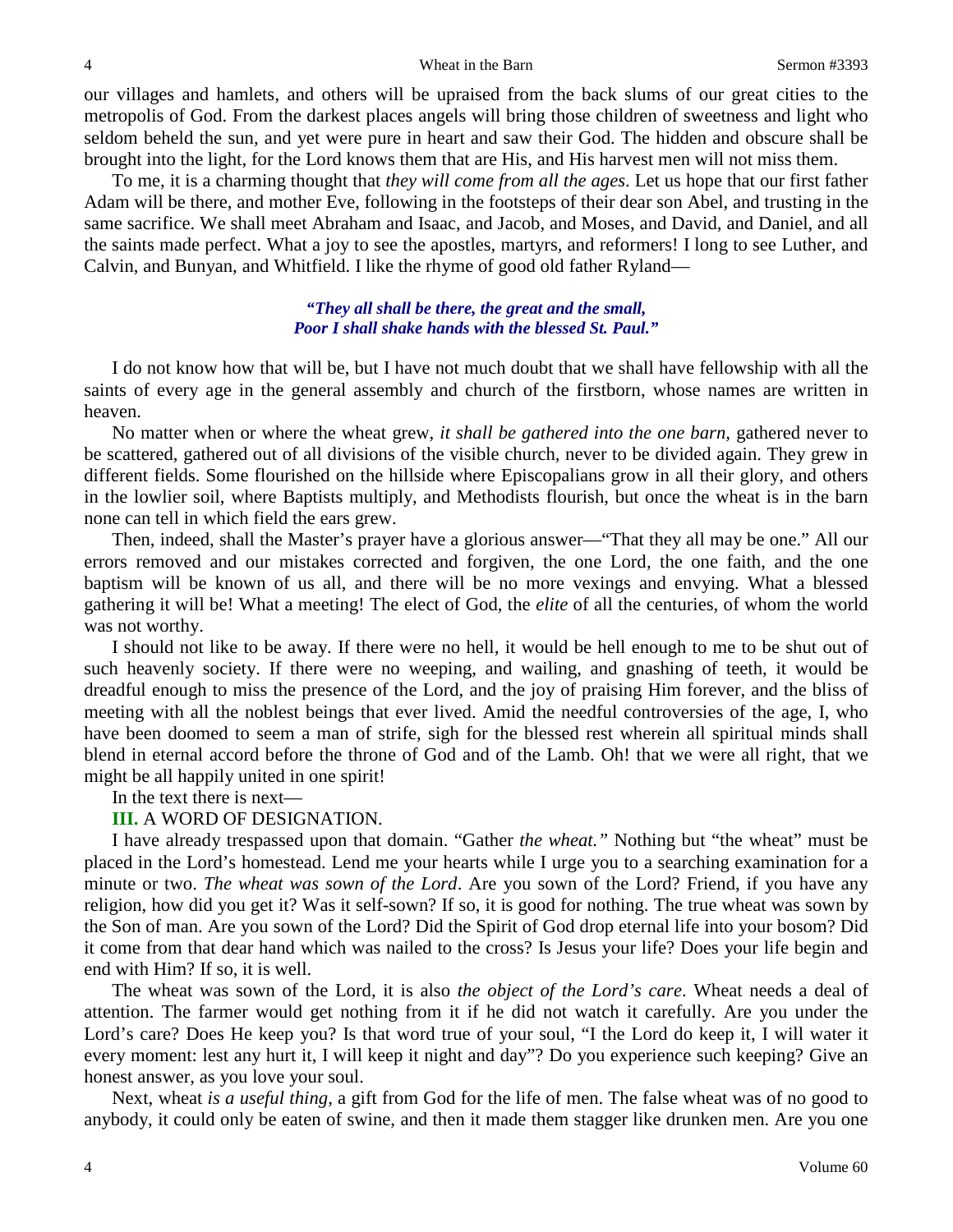of those who are wholesome in society—who are like bread to the world, so that if men receive you, and your example, and your teaching, they will be blessed thereby? Judge yourselves whether you are good or evil in life and influence.

"Gather the wheat." You know that God must put the goodness, the grace, the solidity, and the usefulness into you, or else you will never be wheat fit for angelic gathering. One thing is true of the wheat—that *it is the most dependent of all plants*. I have never heard of a field of wheat which sprang up, and grew, and ripened without a husbandman's care. Some ears may appear after a harvest when the corn has shaled out, but I have never heard of plains in America or elsewhere covered with unsown wheat. No, no. There is no wheat where there is no man, and there is no grace where there is no Christ. We owe our very existence to the Father, who is the husbandman.

Yet, dependent as it is, wheat stands in the front rank of honor and esteem, and so do the godly in the judgment of all who are of an understanding heart. We are nothing without Christ, but with Him we are full of honor. Oh! to be among those by whom the world is preserved, the excellent of the earth in whom the saints delight, God forbid we should be among the base and worthless tares!

Our last head, upon which also I will speak briefly, is—

#### **IV.** A WORD OF DESTINATION.

"Gather the wheat *into my barn."* The process of gathering in the wheat will be completed at the day of judgment, but it is going on every day. From hour to hour saints are gathered, they are going heavenward even now. I am so glad to hear as a regular thing that the departed ones from my own dear church have such joy in being harvested. Glory be to God, our people die well. The best thing is to live well, but we are greatly gladdened to hear that the brethren die well, for full often, that is the most telling witness for vital godliness. Men of the world feel the power of triumphant deaths.

Every hour the saints are being gathered into the barn. That is where they want to be. We feel no pain at the news of ingathering, for we wish to be safely stored up by our Lord. If the wheat that is in the field could speak, every ear would say, "The ultimatum for which we are living and growing is the barn, the granary." For this the frosty night, for this the sunny days, for this the dew and the rain, and for this everything. Every process with the wheat is tending towards the granary.

So is it with us, everything is working towards heaven—towards the gathering place—towards the congregation of the righteous—towards the vision of our Redeemer's face. Our death will cause no jar in our life-music, it will involve no pause or even discord, it is part of a program, the crowning of our whole history.

To the wheat the barn is the place of security. It dreads no mildew there, it fears no frost, no heat, no drought, no wet, when once in the barn. All its growth-perils are past. It has reached its perfection. It has rewarded the labor of the husbandman, and it is housed. Oh! long-expected day, begin! Oh! brethren, what a blessing it will be when you and I shall have come to our maturity, and Christ shall see in us the travail of His soul!

I delight to think of heaven as *His* barn, *His* barn, what must that be? It is but the poverty of language that such an expression has to be used at all concerning the home of our Father, the dwelling of Jesus. Heaven is the palace of the King, but so far, to us a barn because it is the place of security, the place of rest forever. It is the homestead of Christ to which we shall be carried, and for this we are ripening. It is to be thought of with ecstatic joy, for the gathering into the barn involves a harvest home, and I have never heard of men sitting down to cry over an earthly harvest home, nor of their following the sheaves with tears.

Nay, they clap their hands, they dance for joy, and shout right lustily. Let us do something like that concerning those who are already housed. With grave, sweet melodies let us sing around their tombs. Let us feel that, surely, the bitterness of death is passed. When we remember their glory, we may rejoice like the travailing woman when her child is born, who "remembereth no more the anguish, for joy that a man is born into the world."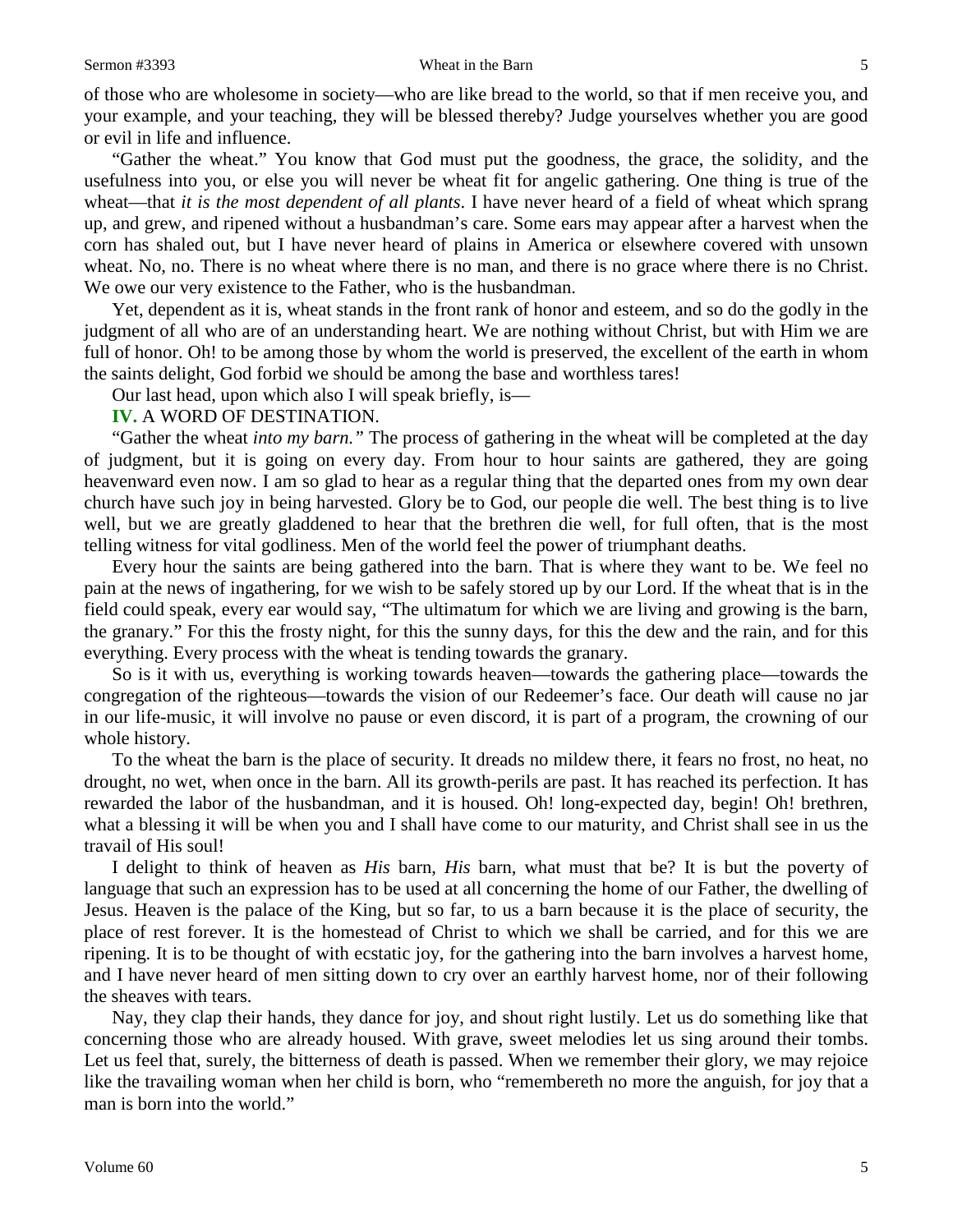Another soul begins to sing in heaven, why do you weep, O heirs of immortality? Is the eternal happiness of the righteous the birth which comes of their death-pangs? Then happy are they who die. Is glory the end and outcome of that which fills our home with mourning? If so, thank God for bereavements, thank God for saddest severings. He has promoted our dear ones to the skies! He has blessed them beyond all that we could ask or even think, He has taken them out of this weary world to lie in His bosom forever. Blessed be His name if it were for nothing else but this.

Would you keep your old father here, full of pain, and broken down with feebleness? Would you shut him out of glory? Would you detain your dear wife here with all her suffering? Would you hold back your husband from the crown immortal? Could you wish your child to descend to earth again from the bliss which now surrounds her? No, no. We wish to be going home ourselves to the heavenly Father's house and its many mansions, but concerning the departed we rejoice before the Lord as with the joy of harvest. "Wherefore comfort one another with these words."

#### **EXPOSITION BY C. H. SPURGEON**

## *MATTHEW 13:1-23. MATTHEW 15:13-28. 1 CORINTHIANS 3:17-23*

**Matthew Chapter 13. Verses 1-2.** *The same day went Jesus out of the house, and sat by the sea side. And great multitudes were gathered together unto him, so that he went into a ship, and sat; and the whole multitude stood on the shore.* 

He had thus a little breathing space between Him and the people—a better opportunity for His being both heard and seen. A noble instance of open-air preaching. And if our climate would permit, what a blessing it would be if we could turn out of these houses and sit in a boat or stand on the seashore.

**3-9.** *And he spake many things unto them in parables saying, Behold, a sower went forth to sow; and when he sowed, some seeds fell by the way side, and the fowls came and devoured them up: some fell upon stony places, where they had not much earth: and forthwith they sprung up, because they had no deepness of earth: and when the sun was up, they were scorched; and because they had no root, they withered away. And some fell among thorns; and the thorns sprung up, and choked them: but other fell into good ground, and brought forth fruit, some an hundredfold, some sixtyfold, some thirtyfold. Who hath ears to hear, let him hear.*

Upon the very surface of it this parable teaches those of us who have to sow that we must not expect to have our choice of the ground, and that we are not even to make a choice of the matter, but we are bound to go, as this sower did, and cast a handful there upon the hard trodden road, and a handful there among the thorns and nettles, and a handful here, again, where there is no deepness of earth, and God be thanked if a handful shall fall on good ground.

Still, for us to suppose that we are to sort out the characters, and to select the ground, is a very great mistake. "Go ye into all the world, and preach the gospel to every creature." A distinction will soon come. The seed will be the grand detective of the soil. It will show what the soil is. Just as Christ on the cross is the discerner of men's thoughts, that the thoughts of many hearts might be revealed, so is the preaching of Christ crucified the test of human condition. You shall see now who it is that has the honest and good ground, and who has not. Not by a geological inspection, but simply by throwing a handful of seed on it. That will soon discern between the precious and the vile.

**10-16.** *And the disciples came, and said unto him, Why speakest thou unto them in parables? He answered and said unto them, Because it is given unto you to know the mysteries of the kingdom of heaven, but to them it is not given. For whosoever hath, to him shall be given, and he shall have more abundance: but whosoever hath not, from him shall be taken away even that he hath. Therefore speak I to them in parables: because they seeing see not; and hearing they hear not, neither do they understand. And in them is fulfilled the prophecy of Esaias, which saith, By hearing ye shall hear, and shall not understand; and seeing ye shall see, and shall not perceive: for this people's heart is waxed gross, and*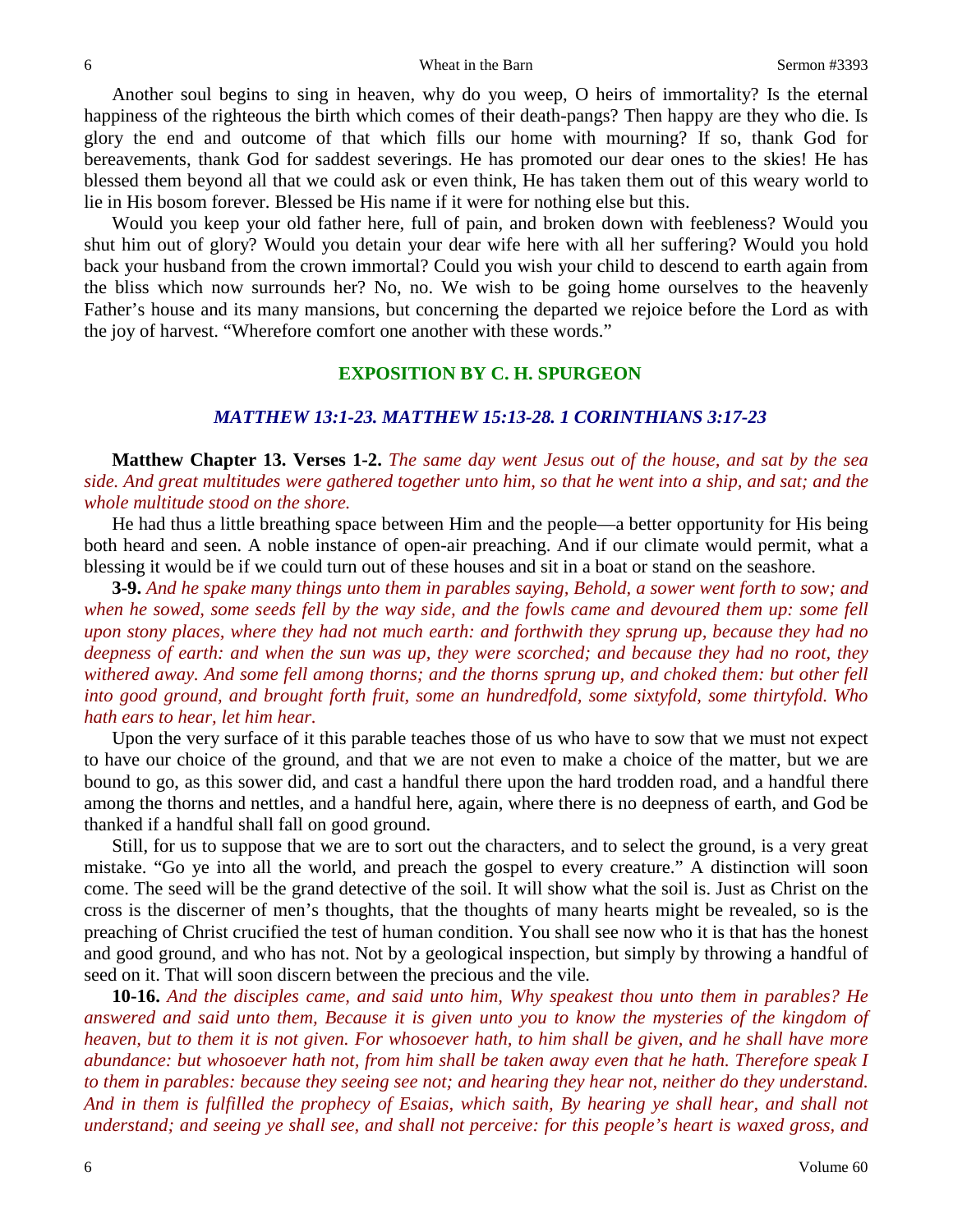#### Sermon #3393 Wheat in the Barn 7

A judicial blindness and deafness of heart had come over the nation of Israel, so that even when the sun shone in its strength in the person and teaching of Christ, they could not see. And when God spoke more plainly than He ever spoke before, by His Son, yet they could not hear so as to understand. And I sometimes fear that some measure of this judicial blindness has happened unto many in our land. Those who take the metaphors of Scripture, and interpret them literally, and dare to take out of the old law excuses for ritualistic observance—what can we say of them, but that this people's hearts have waxed gross?

God has done very much for our country. He has seeded it with the blood of martyrs. The scars of martyrdom have hardly passed away, and after all this, if men will go back to the fooleries of popish ceremony—if they will put from them the blessed light of the Gospel of Jesus Christ—depend upon it God will give them up to some kind of hardness of heart, so that they will plunge from one superstition to another, and their last end shall be worse than the first. But blessed are they who, being taught of God, can perceive the spirit beneath the letter, and do not confound the emblems which the Savior used, but suck out the meaning from them as bees do the honey from the flowers.

**17-19.** *For verily I say unto you, That many prophets and righteous men have desired to see those things which ye see, and have not seen them; and to hear those things which ye hear, and have not heard them. Hear ye therefore the parable of the sower. When any one heareth the word of the kingdom, and understandeth it not, then cometh the wicked one, and catcheth away that which was sown in his heart. This is he which received seed by the way side.*

Do you notice here the importance of the Word? But when it is heard, but not understood, you would suppose that the devil might as well let it stop where it was, for what hurt could it do to his kingdom for the man to hear it and not to understand it? But he is so frightened at the Word of God that he comes, like an evil bird, and takes it away for fear, lest lying even in the dull heart without understanding, yet, somehow, it should breed an understanding in the heart. And so he takes it away from the thoughts and the memory, so fearful is he of it.

"Nothing makes the devil tremble like the Gospel," said Martin Luther, and I do not doubt that all the churches in the world, with all their ceremonies, are less feared by the devil than one single doctrine or text out of the Word of God, so he comes, like an evil bird, and catches away that which was sown in the heart. You must expect to lose a good deal of your teaching. As farmers drop several beans in the hole and say, "That one is for the worm, this one is for the crow," then there is another which they hope will spring up, so must we expect it to be with our teaching, much of which will be lost.

**20-21.** *But he that received the seed into stony places, the same is he that heareth the word, and anon with joy receiveth it; yet hath he not root in himself, but dureth for a while: for when tribulation or persecution ariseth because of the word, by and by he is offended.* 

A straw fire blazes fiercely, but lasts not long. And so there are some that we hope are converts who show an extraordinary zeal, and you would fancy that, surely, they would outrun all Christians, but they have not breath. They are not good stayers. They soon cease in the race. They are soon hot—soon cold. And we may expect to have many disappointments from persons of this character, and all the more so among children—readily impressed, but easily do they lose the impression.

**22.** *He also that received seed among the thorns is he that heareth the word; and the care of this world, and the deceitfulness of riches, choke the word, and he becometh unfruitful.*

Dear friends, who have to teach the young, you have, in their case, less danger in this respect. They have not yet come to the time when the cares of this world and the deceitfulness of riches will choke the Word. You have some advantage over us, though even the little things of a child's play may make nettles and thorns. Things which we could not consider to be cares—that seem too trivial—are cares to them. It may be that our heavenly Father thinks of our cares very much as we think of our children's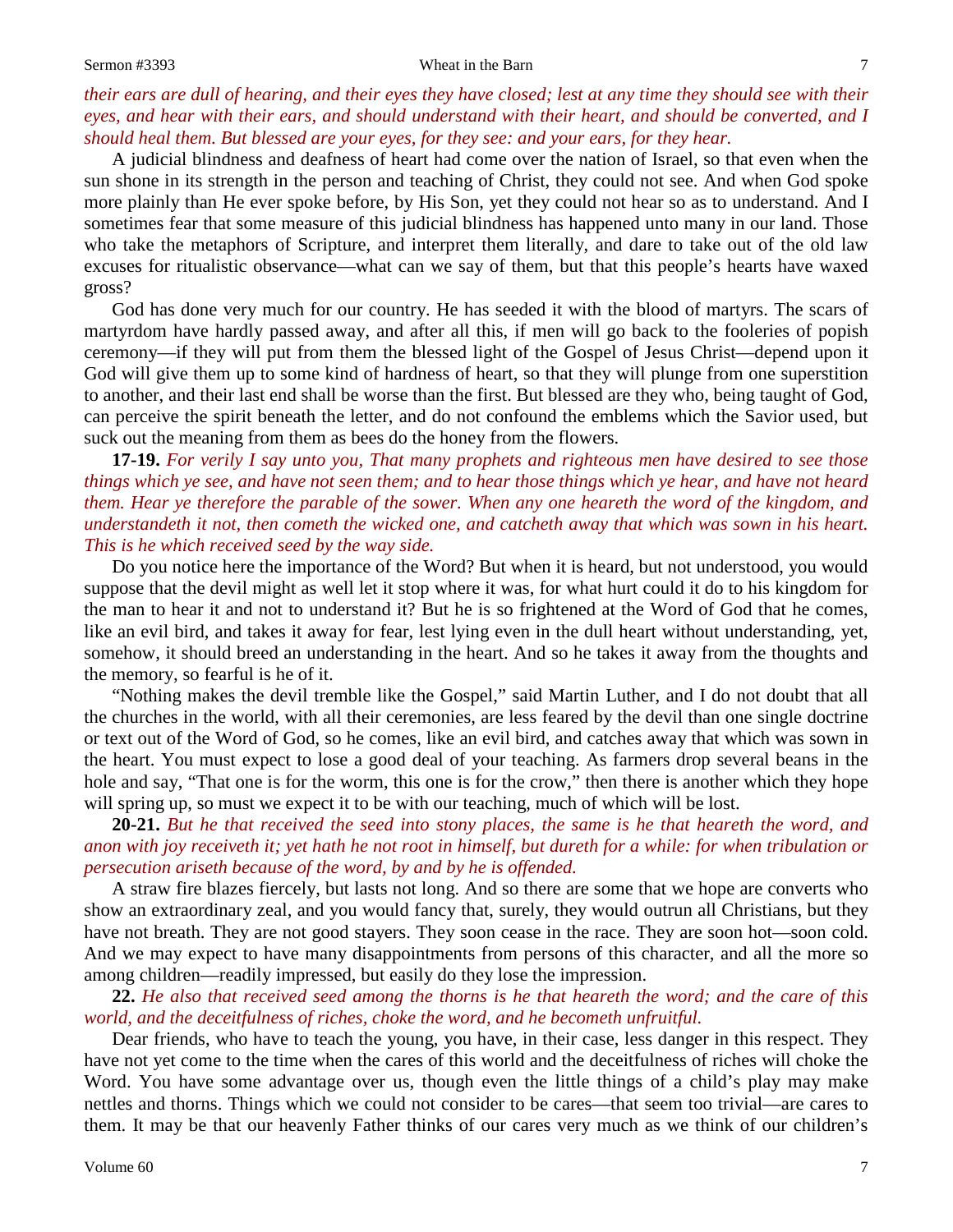cares, and as we should smile to see them distrustful, so it may be that He smiles and grieves whenever He finds us so, for mark you, even among God's own people, God's Word cannot grow in our hearts at the rate it should, for we have the cares of this world, and the deceitfulness of riches. We must cry to be lifted above these—delivered from the evil influences of the world in which we dwell—or else our good Lord and Master will waste many a handful of good seed upon us, though, I trust, that out of us He will get some harvest.

**23.** *But he that received seed into good ground is he that heareth the word, and understandeth it; which also beareth fruit, and bringeth forth, some an hundredfold, some sixty, some thirty.*

For all Christians are not alike fruitful. Would God they all reached to the hundredfold, and went beyond it! Such seed, and such a sower, and such fruitful seasons as He has given to some of us, and such ploughing, and such tilling, and such manuring, and such watering, and such sunshine, and such dew—oh! we ought to bring forth a hundredfold. Let us chide ourselves, and whenever we have to complain that we do not get a harvest from our sowing, or so much as we could desire, let us look within and say, "My heart, thou art like the field I have to sow. My Master, I fear, gets as little out of thee as I get when I go unsuccessfully to my work."

**Matthew Chapter 15. Verse 13.** *But he answered and said, Every plant, which my heavenly Father hath not planted, shall be rooted up.*

He had not any peculiar tenderness towards them, they were no plants of His Father's planting, they deserved to be rooted up, and their teaching was so utterly false that, if He had offended against it, He was glad to have done so.

## **14.** *Let them alone: they be blind leaders of the blind. And if the blind lead the blind, both shall fall into the ditch.*

The bad teacher and he that is badly taught, for they are both responsible, shall both fall into the ditch. No man can lay the sin of his being misdirected entirely upon his priest or his teacher. He had no business to have submitted to him. At the same time, it is a very serious responsibility for a man who knows not God to attempt to teach the things of God.

I know a man who, in a certain place of worship was deeply convinced of sin—the arrows of God stuck in him, and being in great distress, he went to the minister and told him how he felt the burden of his guilt. The minister said to him, "My dear friend, I really had no intention of making you uneasy what was it I said?—I will get the sermon—I am very sorry, but really I do not know anything about it." The man said, "You told us we must be born again." "Oh!" said the minister, "that was done for you when a child—your parents did it." "You know, sir, we must be converted." "Well, really I do not understand it. I am afraid I have disturbed you unnecessarily."

Our friend, however, was not to be put off so, he sought and found the Savior. But how dreadful a thing it is when the blind lead the blind, they shall both fall into the ditch.

**15.** *Then answered Peter and said unto him, Declare unto us this parable. And Jesus said, Are ye also yet without understanding? Do not ye yet understand that whatsoever entereth in at the mouth goeth into the belly, and is cast out into the draught? But those things which proceed out of the mouth come forth from the heart; and they defile the man. For out of the heart proceed evil thoughts, murders, adulteries, fornications, thefts, false witness, blasphemies: these are the things which defile a man: but to eat with unwashed hands defileth not a man.*

There is no defilement about that. Cleanliness is to be observed, but not the mere act of washing just for the sake of it every time you eat bread, which defiles not a man, but oh! what defilement there is in evil thoughts, in anger which breeds murder, in lust which leads to adultery and fornication, in covetousness which begets theft, and in a false heart which leads to false witness, and in a profane mind which leads to blasphemy. Oh! that God would cleanse our secret thoughts, the very center of our hearts, for until the fountain is made clean, the stream that comes from it cannot be pure.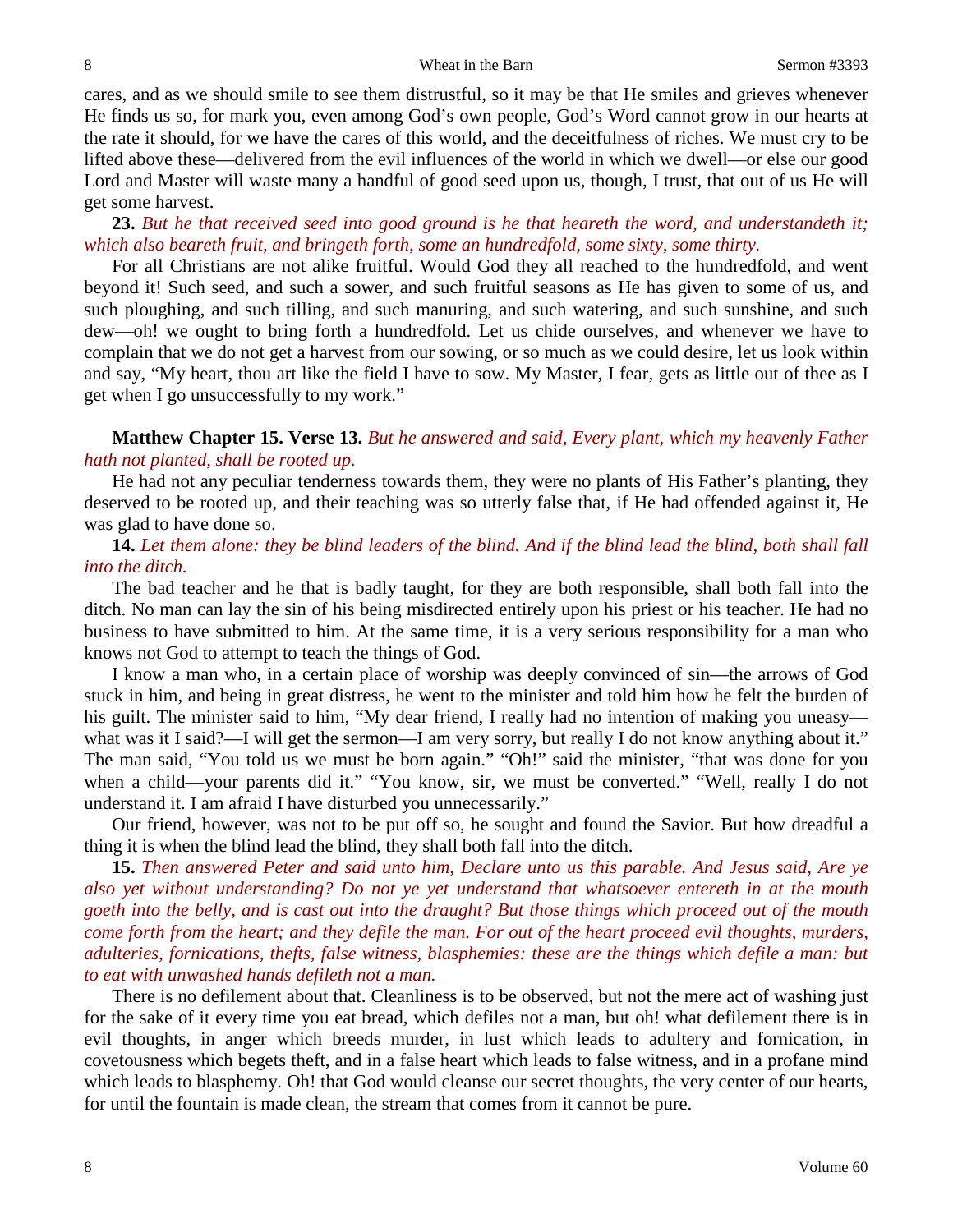**21-22.** *Then Jesus went thence, and departed into the coasts of Tyre and Sidon. And, behold, a woman of Canaan came out of the same coasts, and cried unto him, saying, Have mercy on me, O Lord, thou Son of David; my daughter is grievously vexed with a devil.*

"But he answered her not a word." How painful that silence must have been! In what suspense she was.

**23.** *But he answered her not a word. And his disciples came and besought him, saying, Send her away; for she crieth after us.*

They were under a mistake. She did not cry after them, she knew better than that, she cried after the Lord, after the great Son of David, not after them, but however, she disturbed them.

**24.** *But he answered and said, I am not sent but unto the lost sheep of the house of Israel.*

Christ's personal ministry was confined to the Jews. He came as a Savior to redeem all mankind, but as a preacher He was a minister to the circumcision, and He came to speak only to Israel.

**25.** *Then came she and worshipped him, saying, Lord, help me.*

Her prayer got shorter, and she grew more intense, more energetic, more determined to win the blessing. "Lord help me."

**26-28.** *But he answered and said, It is not meet to take the children's bread, and to cast it to dogs. And she said, Truth, Lord: yet the dogs eat of the crumbs which fall from their masters' table. Then Jesus answered and said unto her, O woman, great is thy faith: be it unto thee even as thou wilt. And her daughter was made whole from that very hour.*

Oh! can you exercise a like faith in Christ? If so you shall get a like blessing. Only believe in Him, only make up your mind, and however great the mercy, it cannot be too great for Him to give, and believe that He will give it, rest on Him to bestow it, and you shall have it. God grant that many may receive it at this very hour.

**1 Corinthians Chapter 3. Verses 17-18.** *If any man defile the temple of God, him shall God destroy; for the temple of God is holy, which temple ye are. Let no man deceive himself. If any man among you seemeth to be wise in this world, let him become a fool, that he may be wise.*

Do not let him seek to be reckoned wise by the philosophers of the period, who are always against the truth of God. Let him consent to be thought to be a fool, yea, let him know in his own heart that he is not wise, and then let him yield himself up to the wisdom of God. Consciousness of ignorance is the vestibule of knowledge, and he that knows right well that he is a fool is on the way to becoming a wise man. He that would pass into the temple of wisdom must first of all confess his un-wisdom.

**19-20.** *For the wisdom of this world is foolishness with God. For it is written, He taketh the wise in their own craftiness. And again, The Lord knoweth the thoughts of the wise, that they are vain.*

What a wonderfully small difference there is, after all, between the very cultured man, who thinks himself so, and the man who makes no pretense to it whatever! The knowledge which the wisest man has is about equal, in the presence of God, to the knowledge which one child of three years old has over a child of two years old. To God we must all seem masses of ignorance, and if you could put the whole British Association and all the doctors of divinity, and all the LL.D.'s, and all the men of high degrees together, the things they did not know would make a great many volumes, and the things they did know would not go very far. "The Lord knoweth the thoughts of the wise that they are vain."

## **21.** *Therefore let no man glory in men.*

There really is not anything to glory in, in men. "The best of men are men at the best." Never need we exalt ourselves or extol others. "Lord, what is man that thou art mindful of him?" "Let no man glory in men."

## **21.** *For all things are yours;*

Children of God, all men are yours, to serve your highest benefit. All ministers and leaders in Christ are yours to seek your souls' good. Treat them as bees do flowers, and gather honey from them all. "All things are yours."